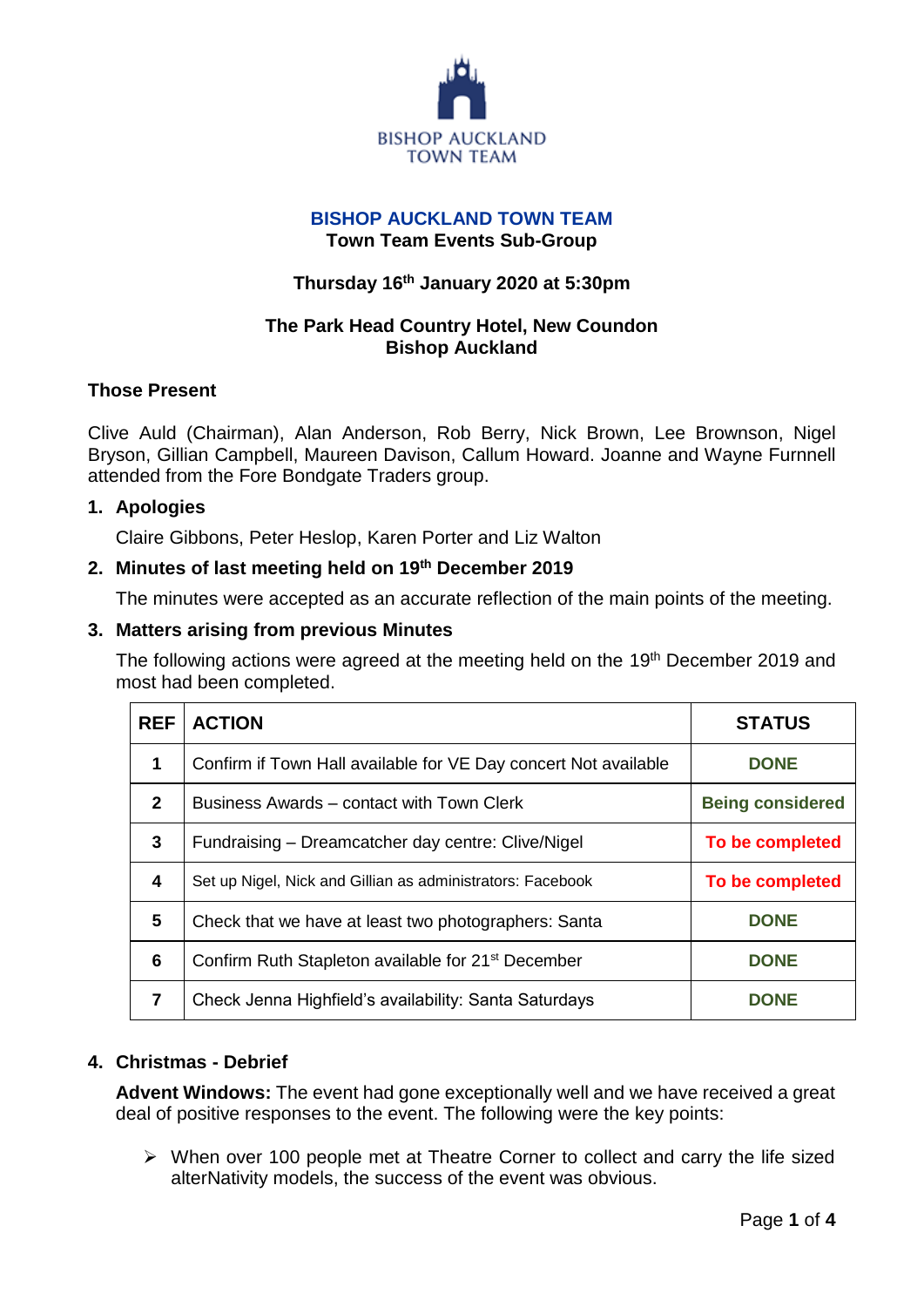- $\triangleright$  The parade went smoothly and generated interest on the day. There were no obstacles that hindered the progress of the parade.
- $\triangleright$  David and Pam Pott will not be able to organise the vent next year. We will advertise it and need to consider the format/funding well in advance of the event.
- $\triangleright$  The daily posters in the former Argos shop were successful and provided a visual summary of the Advent Windows designs.
- $\triangleright$  Clive and Alan were specifically thanked for their contribution to the event. They were at each of the 24 openings. The contribution of Lee and Christine Percival were also recognised in providing Social Media coverage and photographs.
- $\triangleright$  The total cost of the event was £7,000.00 and covered by the Northern Heartlands grant of £5,000.00 and donations of £2,000.00.

**Christmas Santa:** During the three Santa Saturdays – 7<sup>th</sup>, 14<sup>th</sup> and 21<sup>st</sup> December 2019 – 700 children had their photograph take. This is the highest number since we started organising the event. We generated just over £1,000.00 from the three events. Alan was thanked for his unique contribution to the event!!

**Indie-cember:** Various businesses had taken part and we have received some good feedback. It was a positive event and the Group agreed to hold it again next year. In discussion, Gillian's original idea for a logo would provide a good 'umbrella' for a pack of marketing materials that could be sold to businesses – not just in Bishop Auckland – to promote the month-long event.

It was agreed that Gillian and Nick investigate whether we could trademark 'Indiecember'. If this could be achieved for around £180.00, we should just go ahead. Whilst enforcing the use of the trademark would be difficult, having it as a trademark would provide a good marketing tool.

Lee reported that over the whole December period, the Town Team Facebook page had received over 72,000 views: a great achievement.

## **5. Events Booklet 2020**

The Events Booklet was discussed and it was agreed that we should keep the same format at last year but reverse the Blue and Gold colours. The advertising space had been agreed and most had been allocated - £75.00 for half a page. Kynren had agreed to take the back page again. The print run would be for 5,000 copies. Nigel was asked to get his introduction done as soon as possible!

**Easter Eggstravaganza** – 11<sup>th</sup> April 2020: It was noted that the event would follow the Passion Play, being held on Good Friday.

**VE Day –** Saturday 9<sup>th</sup> May 2020: Unfortunately the Town Hall was booked on te evening and was not available. The only other venues that people could think of were McIntyres or Auckland Tower. Rob stressed the need to find out quickly, as we need to inform the band as soon as possible if we are cancelling the booking. Clive would check with the owner of McIntyre's if it was available.

Currently we have 7 Market Stalls provisionally booked and we need to consider how the event will be promoted. Fore Bondgate Traders are aware of the events and will be looking to take part.

On Friday 8<sup>th</sup> May, the Bank Holiday has been brought forward so that the 75<sup>th</sup> Anniversary of VE Day can be commemorated across the country. The Town Council will be organising a commemorative event on the Friday.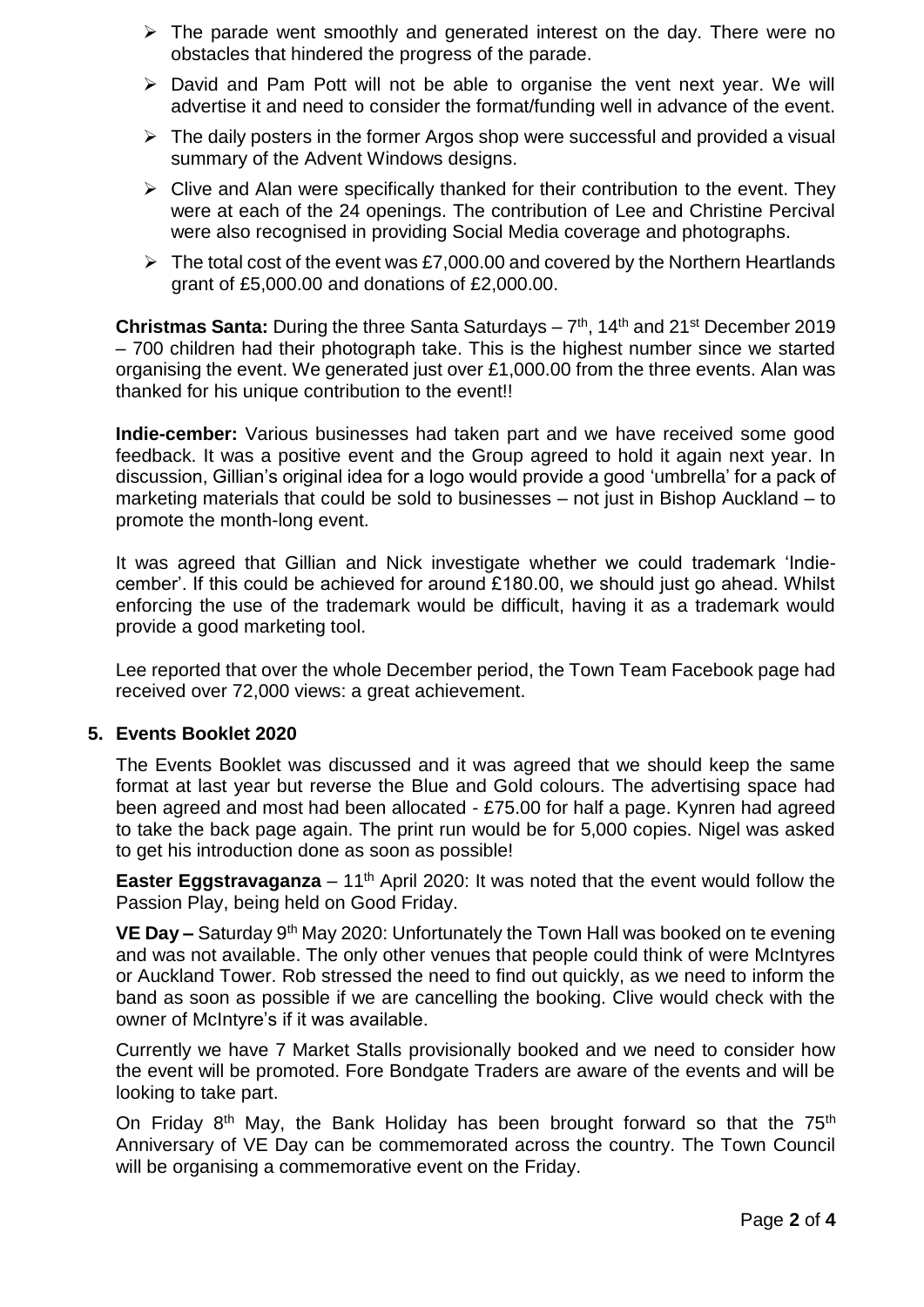**Armed Forces Day** – 27<sup>th</sup> June 2020: It was agreed that we should support this event and identify actions at a future meeting.

### **6. Finance**

By the end of 2019 some of the reserve funds had been used and we had a balance of around £8,000.00. The following was agreed:

- $\triangleright$  At our next meeting Thursday 30<sup>th</sup> January 2020 we would concentrate on fundraising.
- $\triangleright$  At the next presentation to the Town Council our intention to apply for a grant should be registered. This means that we present an application to the Finance Committee for their meeting on the  $25<sup>th</sup>$  February, to enable a decision to be made at the 3rd March Town Council meeting.

## **7. Social Media Guidelines**

Further to a meeting called by Lee on 6th November to discuss an email received from Sheila Horner, Bishop Auckland Town Council regarding social media posts, a meeting had subsequently been held with David Anderson, Town Clerk, Lee and Clive, chaired by Nigel to air grievances and clarify the position.

At the end of the meeting it had been accepted that the email from SH had been sent in good faith to offer guidance on content of Town Team social media posts to avoid misunderstandings and possible difficulties with partners holding events. It had been sent to a limited number of people and any queries should have been discussed informally between those people rather than at an Events Team meeting. SH felt that she had been misrepresented at the Events Team meeting without the opportunity of redress.

A draft set of guidelines had been tabled to assist in avoiding such circumstances again. The Group agreed to adopt the guidelines.

#### **8. Town Team Meeting – 23rd January 2020**

The Open Town Team meeting postponed from November last year – due to the General Election campaign – was discussed. It would provide the partner organisations with a chance to review last year's activities and identify what is planned for 2020.

#### **9. Banners**

Clive informed the Group that the banners would need to be cleaned before being erected. Our aim is to have the banners in place before the Food Festival – which is on the 18<sup>th</sup>/19<sup>th</sup> April 2020. Once a date is identified, Clive will let the Group know. Some advertisers may not take up banner and it costs around £120.00 to replace a whole banner. Clive is looking into how much a section with only the name of the new advertiser on would cost.

**10.Music Concert –** Market Place: Christian Burns from the Merry Monk is looking to work with the Town Team in organising a nighttime music event in the Market Place during the summer. Currently details are limited and Alan/Lee would see what progress has been made.

#### **11.Any other business**

There was no other business.

#### **12.Date of next meetings**

5.30pm on Thursday 30<sup>th</sup> January 2020, Park Head Hotel.

# **ACTIONS FROM THE MEETING: 16th JANUARY 2020**